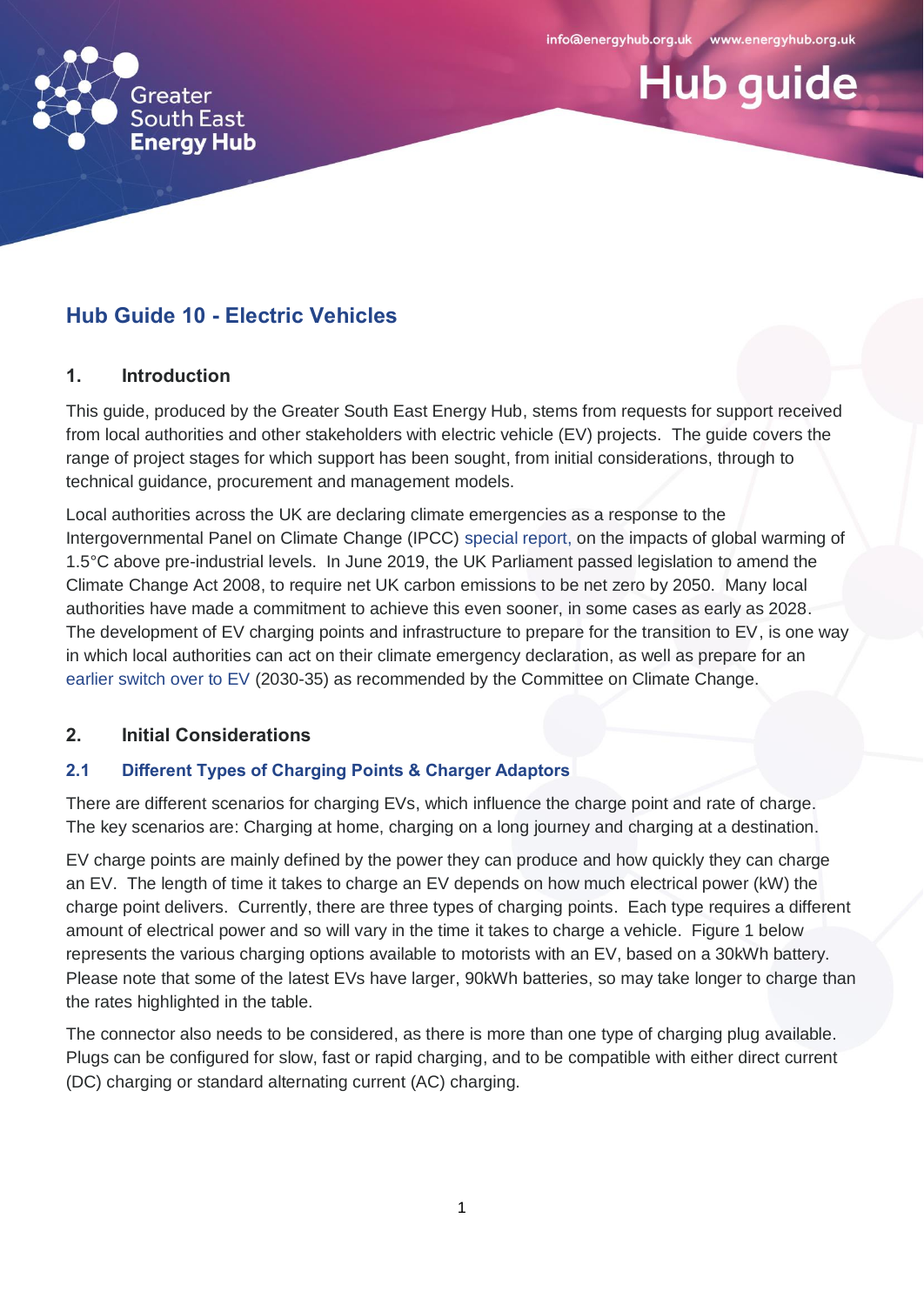



| <b>Type</b>     | Time to charge | Transfer     | Power       | Suitable Locations                                                                                                                                        |
|-----------------|----------------|--------------|-------------|-----------------------------------------------------------------------------------------------------------------------------------------------------------|
| Level 3 (Rapid) | 1 hour         | DC.          | $< 50$ kW   | Public car parks,<br>supermarket car-parks, taxi<br>ranks, bus depots and<br>motorway service areas                                                       |
|                 |                | 3-Phase      | $<$ 43 kW   |                                                                                                                                                           |
| Level 2 (Fast)  | $1 - 2$ hours  | 3-Phase      | $<$ 22 $kW$ | Parking on public streets, in<br>public car parks, leisure<br>facilities, shopping centres<br>and tourist attractions,<br>workplace parking and<br>depots |
|                 | $2 - 4$ hours  | Single Phase | $<$ 7 $k$ W |                                                                                                                                                           |
| Level 1 (Slow)  | 8 - 10 hours   | Single Phase | $<$ 3 kW    |                                                                                                                                                           |

Fig 1: Charging Options (Based on a 30kW Battery)

#### **2.2 Future Proofing**

One of the early barriers to EV uptake in the UK was the use by manufacturers of different charging adapters. There was also a limited number of charge points and these were often not universally compatible with every vehicle.

In order to address these barriers and ensure that EV technology is future proofed, the [Alternative Fuels](http://www.legislation.gov.uk/uksi/2017/897/pdfs/uksiem_20170897_en.pdf)  [Infrastructure Regulations](http://www.legislation.gov.uk/uksi/2017/897/pdfs/uksiem_20170897_en.pdf) (AFIR) 2017 seek to provide technical specification and customer experience standards for EV charge points.

The Regulations require all providers of public chargers to include a *Mennekes Type 2* connector where Level 2 (Fast) charging is made available, and a *Combined Charging System* (CCS) connector where Level 3 (Rapid) charging is provided. While this only applies to equipment installed or upgraded after 17 November 2017, it is still helping to ensure an improved level of consistency. For further information on specific charger types, including their capabilities and how to distinguish them, please refer to this guide from [Zap-Map.](https://www.zap-map.com/charge-points/connectors-speeds/)

The issue of membership charging, where several payment cards and memberships are required in order to recharge at different points, has also presented a barrier.

The government announced in 2019 that it wants to see all newly installed rapid and higher powered charge points provide debit or credit card payment by spring 2020. The government signalled that it expects industry to develop a roaming solution across the charging network, to allow electric vehicle drivers to use any public charge point through a single payment method, without the need for multiple smartphone apps or membership cards.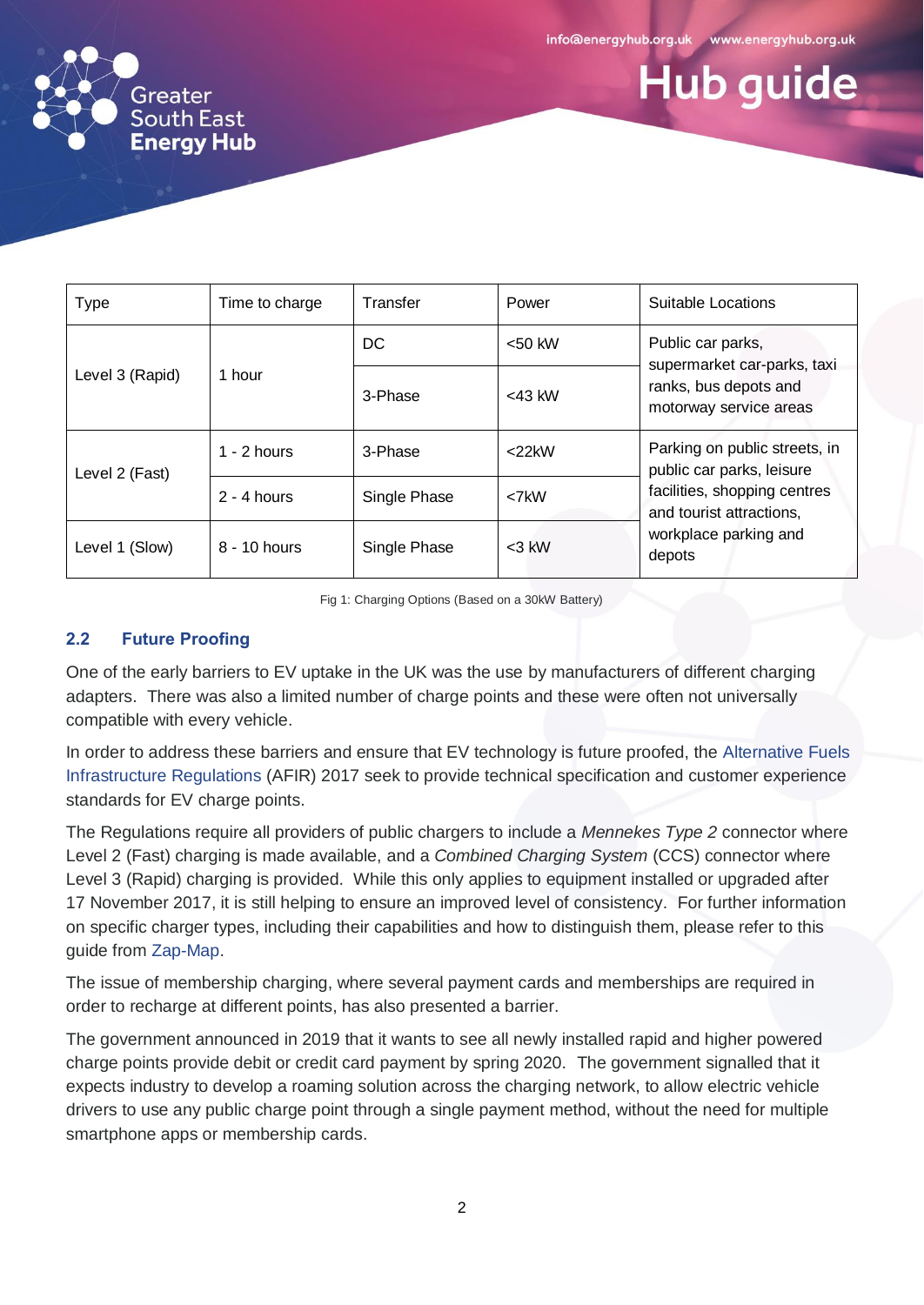**Hub guide** 



Local authority initiative Plug [in Suffolk](https://www.pluginsuffolk.org/) is actively helping to address this issue, by enabling car park operators across the county to install EV charging that can be used by anyone with a contactless payment card. *Plug in Suffolk* is the first 'fully open' public fast-charging network in the UK.

# **3. Smart Charging and Vehicle-to-Grid**

The current electricity system has been designed to meet peak demand between 17:00 - 20:30. For the rest of the day there can be large amounts of underused generation and network capacity. Generation during these off-peak periods is usually cheaper and cleaner. EV users can therefore support the transition to a smarter energy system by charging overnight, and during daytime off-peak periods. This practice will help to reduce EV demand on electricity supply at peak periods and make it cheaper for people to charge their vehicle. It will also reduce the need for investment in infrastructure to increase capacity at peak demand periods, thus integrating EVs into the electricity system in an affordable way.

## **3.1 Smart Charging**

Smart charging allows for 'intelligent' charging of EVs. Owners of EVs are incentivised by their energy supplier to opt into a programme that allows the supplier to curtail EV charging at peak demand times. EV owners can use the Internet-of-Things (IoT) through a mobile app to communicate with their supplier about when they require their EV to be fully charged. This method also gives EV owners the option to opt out of this arrangement on certain days. In future, all new OLEV-funded charge points will be smart-charging units.

# **3.2 Vehicle to Grid (V2G)**

Vehicle to Grid enables energy stored in electric vehicles to be fed back into the network, to help balance the grid and supply energy at peak demand times. This provides a revenue stream for homeowners and private businesses under a managed contract and helps 'balance' the electricity market in a smart energy grid system. While V2G is still a relatively untested technology in the UK market, there are a number of pilot projects underway as part of the £30m [Vehicle-to-Grid-Britain](https://es.catapult.org.uk/impact/projects/vehicle-to-grid-britain/) study. The study aims to understand the key drivers necessary to support the rollout of V2G. Customer concerns, including range anxiety and battery maintenance, will need to be addressed, as will technical issues relating to interaction with the distribution network. The findings of the study have now been [published](https://es.catapult.org.uk/case-studies/vehicle-to-grid-britain/) and should help policy makers to make an informed decision around implementing the technology.

# **4. Financial Considerations**

The cost of installing an electric vehicle charge point will vary depending on factors such as the number and type of charge points. In addition to the equipment itself and installation costs, there are other factors to be aware of in relation to the wider networks and grid connections.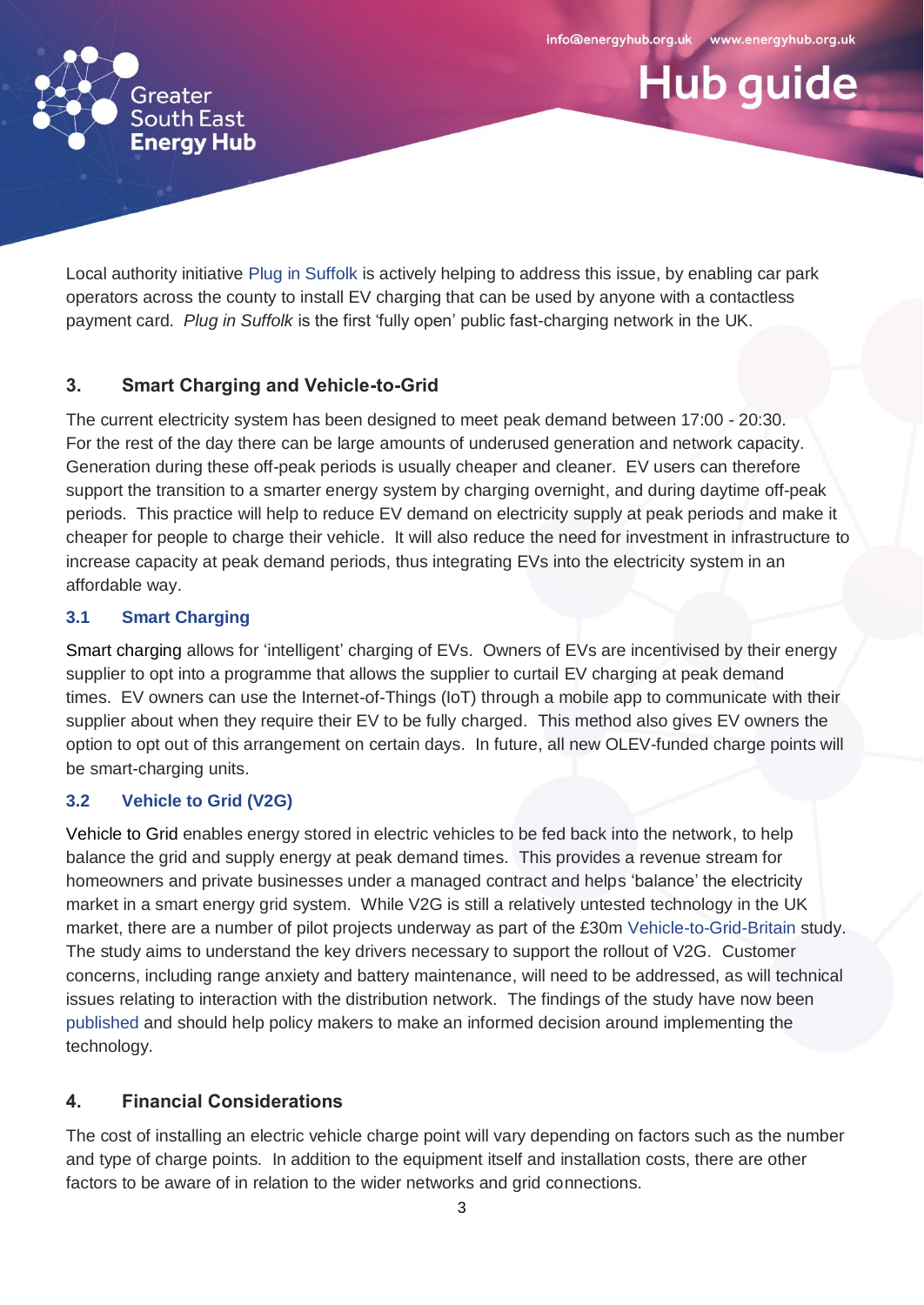**Hub guide** 



To install Rapid Chargers, grid reinforcement or a new sub-station may be required for the connection, due to the resulting increase in electrical power, which in turn may need planning permission. Other points to consider include the location, as street works may be required, which incur additional costs for road closure and excavation, as well as legal costs for easement or wayleaves if required.

#### **4.1 Future Proofing**

Distribution Network Operators, including [Scottish & Southern Electricity Networks,](https://www.google.co.uk/url?sa=t&rct=j&q=&esrc=s&source=web&cd=1&ved=2ahUKEwjw4_Sf47TkAhWTlFwKHd4UDvEQFjAAegQIBBAC&url=https%3A%2F%2Fwww.ssen.co.uk%2FEVguide&usg=AOvVaw17l1eTH4QeAvt-yRrk_qm8) UK [Power Ne](https://www.ukpowernetworks.co.uk/electricity/electric-vehicle-charging-point/electric-vehicle-charging-point-help-and-advice)tworks and [Western Power Distribution,](https://www.westernpower.co.uk/electric-vehicles) have produced their own guides to EV infrastructure which provide useful advice and information about connection costs.

#### **4.2 Procurement**

One route to procurement when installing electric vehicle charging is via an existing public sector framework.

- [The ESPO framework](https://www.espo.org/Frameworks/Fleet-Highways/636-Vehicle-Charging-Infrastructure) provides access to a vast range of EV charging infrastructure solutions including rapid/fast/standard electric vehicle chargers and compatible back-office solutions from market-leading suppliers. Awarded suppliers can supply, deliver, install and commission EV charge points. Both purchase and lease options are offered through this framework. Emerging technologies, including battery energy storage, vehicle to grid, car port chargers, bus chargers, mobile chargers, charging test equipment and parking bay sensors, are also available.
- [The Electric Vehicle Charging Points](https://www.sbs.nhs.uk/fas-electric-vehicle-charging-points) Network (CPMI) framework for the NHS and wider public sector includes the delivery, supply, installation, management and maintenance of EV charging infrastructure goods and services. This includes: a fully managed service, back-end solutions, pre-booking, mobile-apps, maintenance and repairs, space management, signage, radiofrequency identification (RFID) tags, single and multi-vehicle charging, on-street charging solutions, slow and rapid charging options, load-balancing systems, self-contained energy storage units, induction charging and solar parking.
- [The Central Southern Regional Framework for Electric Vehicle Charging Infrastructure](http://documents.hants.gov.uk/ccbs/EVFrameworkCustomerAccessAgreement.pdf) is open to all public bodies in and around Berkshire, Hampshire, Oxfordshire, Surrey and West Sussex. It includes opportunities for the public sector to understand, develop and deliver their requirements for EV charging. This covers feasibility, installation and adoption of existing charging points, as well as service and management. The locations for charging points include all areas and assets within public-sector estates and facilities: public car parking, fleet charging, on-street parking and off-street parking and staff home charging.
- [KCS Professional Services](https://www.kcs4ps.co.uk/electric-vehicle-charging-points) created and now lead on the National Framework for the Provision of Electric Vehicle Charging Points. The framework covers a range of delivery models, including design, supply, installation, support and maintenance of electric vehicle charging points.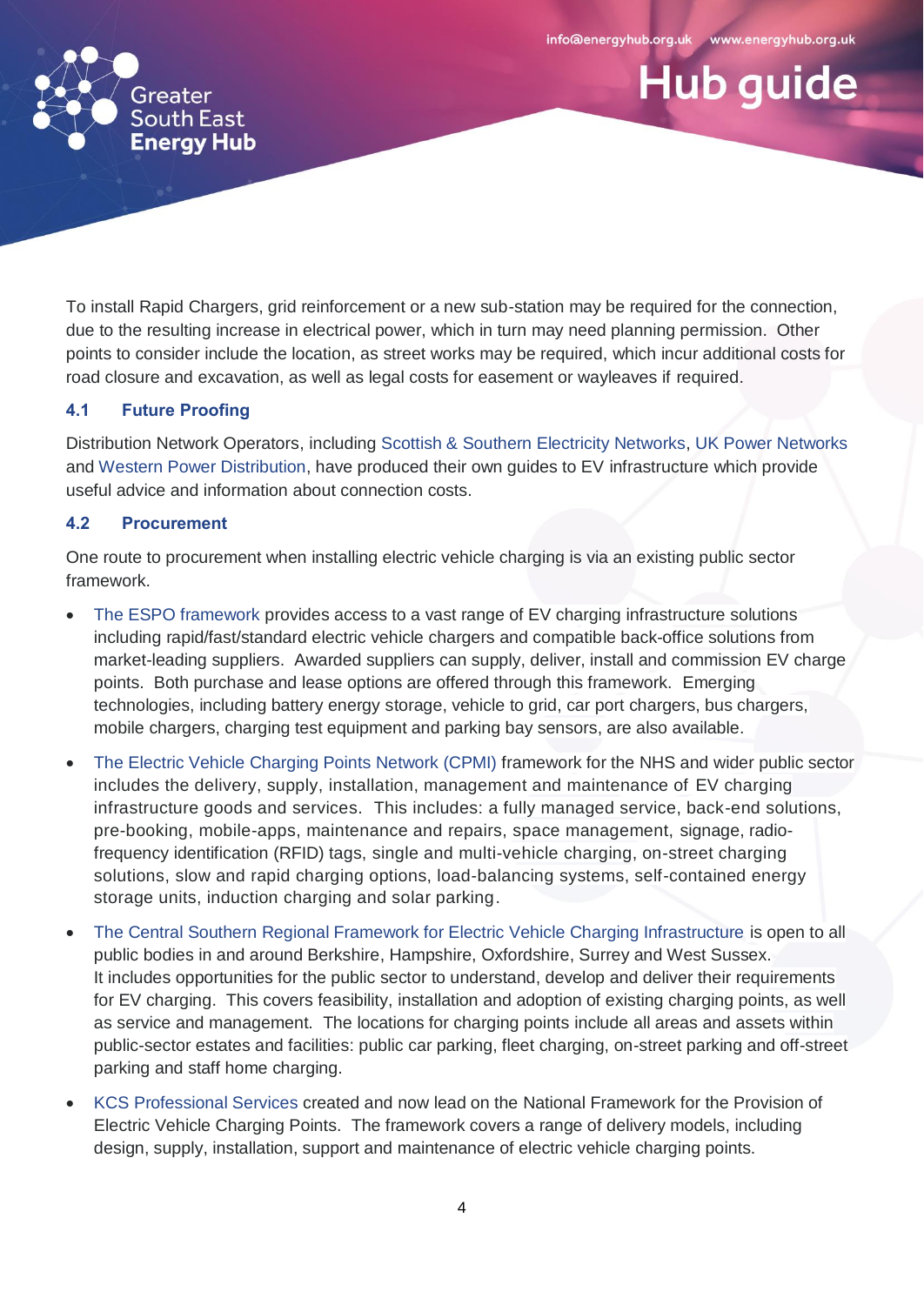



#### **4.3 Funding**

OLEV have a range of schemes to fund EV projects. One of these is the [OLEV On-Street Residential](https://www.gov.uk/government/publications/grants-for-local-authorities-to-provide-residential-on-street-chargepoints)  [Scheme \(ORCS\)](https://www.gov.uk/government/publications/grants-for-local-authorities-to-provide-residential-on-street-chargepoints) to which local authorities can apply for funding to help with the costs of procurement and installation of on-street charging points for residential use. To date, 28 local authorities have applied to install over 1,000 charging points. For the period 2019-20, OLEV has allocated £4.5m of funding to local authorities for eligible projects, on a first come, first-served basis.

The ORCS funding provides 75% of the capital costs of procuring and installing a charging point and associated dedicated parking bay. Applicants must demonstrate their commitment to meeting on-street residential charging need and will be required to secure 25% (minimum) of capital funds via sources other than OLEV.

For additional funding schemes available from OLEV, please refer to the [funding](https://www.energyhub.org.uk/funding-and-investment/funding/) page of the Greater South East Energy Hub's [website.](https://www.energyhub.org.uk/funding-and-investment/funding/)

Funding is still available under [ERDF Priority Access 4,](https://assets.publishing.service.gov.uk/government/uploads/system/uploads/attachment_data/file/738898/ESIF-GN-2-009_ERDF_Priority_Axis_4_Guidance_v5.pdf) which provides up to 50% match funding for projects which support the shift to a low carbon economy in all sectors. Although not specific to EV, if a project can demonstrate a clear level of innovation, then it may be eligible. ERDF funds are allocated to [Local Enterprise Partnership areas](https://www.gov.uk/government/publications/local-enterprise-partnerships-map) and proposals should demonstrate alignment with local development need and priorities.

## **4.4. Management Models**

Public-sector bodies can enter into a partnership with a charge point supplier, who can install, manage and maintain the charge point on behalf of a local authority, and provide them with an income stream from a proportion of the revenue generated from the charge point. This approach has been adopted by East Hampshire District Council and Havant Borough Council in Hampshire. EV charge points were installed for the Councils without cost (apart from the Councils needing to provide the land) and the Councils now obtain an income from the revenue they generate.

Gathering high-quality data from EV charge points is essential to measure their usage, evaluate their benefits and monitor energy consumption, and can help to inform future schemes. It is recommended that, in any scheme entered into by a local authority, the charge points supplied should be [Open Charge](https://www.openchargealliance.org/protocols/ocpp-20/)  [Point Protocol](https://www.openchargealliance.org/protocols/ocpp-20/) (OCPP) compliant. The OCPP protocol supports communication between the EV charge points and the central data management system used in the scheme, and it enables any type of software to be used for this purpose. The option to change the software and/or software provider allows for future flexibility in the type and/or quality of data captured.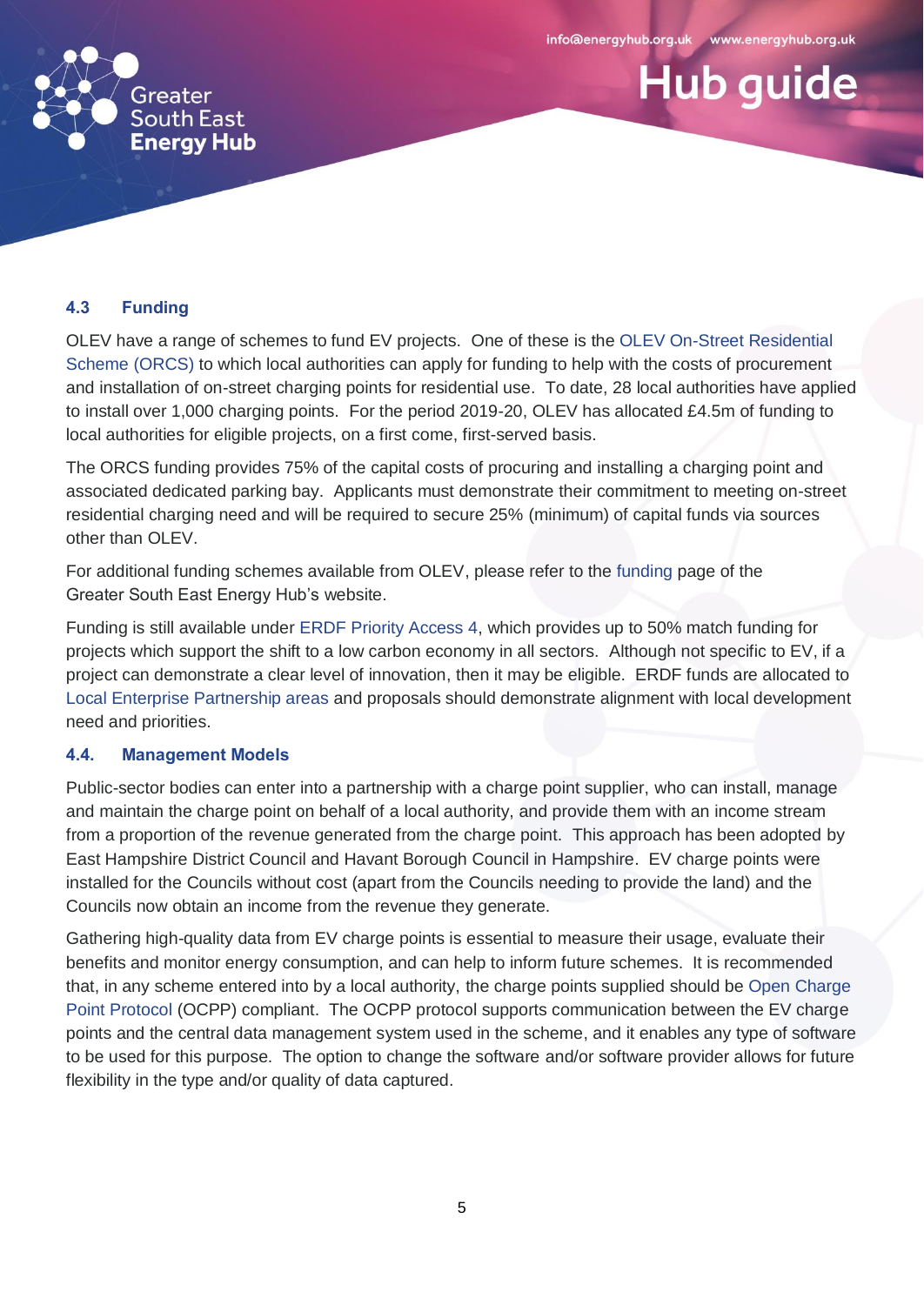**Hub guide** 



# **5. Case Studies**

This section shows examples where EV charging points are being successfully installed across the UK. This includes [Go Ultra Low Cities,](https://www.goultralow.com/news/consumer/go-ultra-low-cities-winners-announced/) where funding has been received to develop new, innovative projects that encourage people to consider switching to EV.

- [Milton Keynes](https://www.milton-keynes.gov.uk/highways-and-transport-hub/smarter-choices/electric-vehicle-charge-points) The Council has installed 170 standard/fast electric vehicle charging points and 56 rapid electric vehicle charging points, all of which are publicly available and located throughout the borough, with a significant concentration in Central Milton Keynes.
- [Nottingham](https://www.transportnottingham.com/projects/charge-point-project/) Over 200 charging points are being installed across the East Midlands region. These will be a mix of fast and rapid charge points at strategic locations on the major road network, at council owned car parks, public transport interchanges and retail outlets.
- [Oxford](https://www.goultralowoxford.org/info/6/project) Run by Oxford City Council and Oxfordshire County Council, six different charging technologies are being tested to find the best options for residents who are required to park on Oxford's narrow streets.
- [Dundee](https://drivedundeeelectric.co.uk/in-dundee/) Dundee is introducing three rapid-charging hubs in priority locations across the city, providing essential access for electric vehicles. Local car franchises will be utilising the newly built hubs to promote their own electric vehicles for sale.
- [Hampshire](https://www.havant.gov.uk/electric-vehicles) East Hampshire District Council and Havant Borough Council have partnered with ChargePoint Services to provide new electric vehicle charge points in the borough, enabling residents and visitors to charge quickly and efficiently on the go.
- [Oxfordshire](https://sse.com/newsandviews/allarticles/2019/07/sse-enterprise-wins-government-funding-to-pilot-oxfordshire-ev-charging-hubs/) SSE Enterprise will be installing innovative charging hubs, to enable residents, visitors and businesses to charge EVs at up to 35 local authority owned car parks across the county, working as part of a consortium with partners that include Oxfordshire County Council.

## **5.1 Statistics**

Statistics on the roll out and development of EV and infrastructure are available.

To find out about the number of vehicles in your locality that utilise EV infrastructure, details about the licensing of ultra-low emissions vehicles by local authority area can be obtained from the [GOV.UK](https://www.gov.uk/government/statistical-data-sets/all-vehicles-veh01) website.

Information on existing electric vehicle charge points is available from [Zap-Map](https://www.zap-map.com/live/) and [Open Charge Map.](https://openchargemap.org/site/poi) Existing statistics from [Zap-Map](https://www.zap-map.com/statistics/) show that, as of January 2020, there are charge points installed at 10,789 locations in the UK.

## **5.2 Learning**

To share learning, the Greater South East Energy Hub can facilitate discussions with key contacts in local authorities and other organisations involved in the projects above. If interested, please contact [info@energyhub.org.uk.](mailto:info@energyhub.org.uk)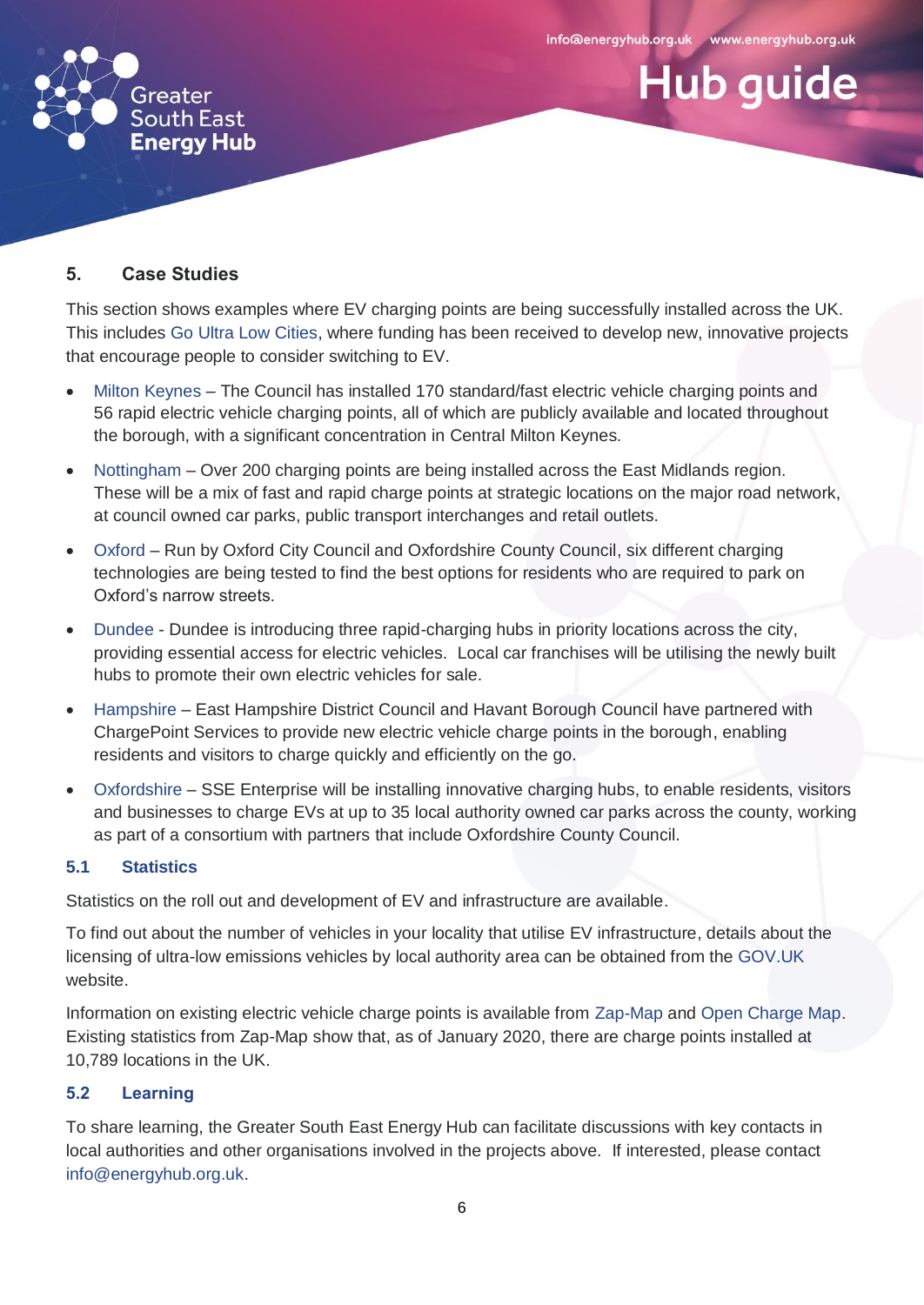



# **6. Why Install EV Charging Points?**

#### **6.1 Growth of EV**

In 2017, the government announced plans to ban the sale of new diesel and petrol cars by 2040. This has resulted in the need for the government to speed up its preparations for the uptake of EVs and provide the right environment to support and encourage the transition. The cost of EVs is expected to be lower than conventional cars by 2030. According to the [Net Zero Technical Report](https://www.theccc.org.uk/publication/net-zero-technical-report/) by the Committee on Climate Change, when considering purchase, maintenance, tax and fuel together, modelling suggests that electric vehicles will reach upfront cost parity with conventional vehicles in the second half of the 2020s<sup>1</sup>.

There is expected to be a rapid increase in EV numbers in the UK, which is outlined in the government's [Road to Zero](https://assets.publishing.service.gov.uk/government/uploads/system/uploads/attachment_data/file/739460/road-to-zero.pdf) strategy. By 2030, at least half of new cars sold, and as many as 70%, are projected to be ultra-low emission, alongside up to 40% of new vans. [Analysis by the Renewable Energy Association](http://www.r-e-a.net/upload/rea_ev_position_paper_september_2017_db_final_final.pdf) has forecast that this increase may be achieved as soon as 2025. These vehicles will need access to charge points, and the use of these charge points is expected to increase rapidly as more vehicles come into use. A recent news article on [edie](https://www.edie.net/news/8/Public-EV-charge-points-outnumber-petrol-stations-in-the-UK/) highlighted how, "The number of public charging stations for electric vehicles (EVs) in the UK has surpassed the number of petrol stations for the first time".

Guidance for OLEV's [Electric Vehicle Home Charge Scheme,](https://www.gov.uk/government/publications/customer-guidance-electric-vehicle-homecharge-scheme) highlights the expectation that most people are likely to charge their EVs at home, as this is likely to present the best value to them. Preliminary results from the [Electric Nation](http://www.electricnation.org.uk/wp-content/uploads/2018/10/Electric-Nation-What-weve-learnt-so-far-Oct18.pdf) study by Western Power Distribution indicate that over 80% of car charging will take place in home, and therefore future homes will need to have the necessary infrastructure.

However, there is also the need to ensure equality of access to EVs which are "an increasingly attractive option due to their lower running costs" (source: Energy Saving Trust). The need for equality of access applies especially to those without their own off-street parking, who are unable to have their own charging points, or are living in rented accommodation, where it may be difficult to get a charging point installed. Under the [OLEV On-Street Residential Scheme \(ORCS\)](https://www.gov.uk/government/publications/grants-for-local-authorities-to-provide-residential-on-street-chargepoints) local authorities can apply for funding to help with the costs of procurement and installation of on-street charging points for residential use, as covered in section 4.2 of this Hub guide.

<sup>1</sup> Committee on Climate Change (2019) Net Zero Technical Report (p 143, p 154)